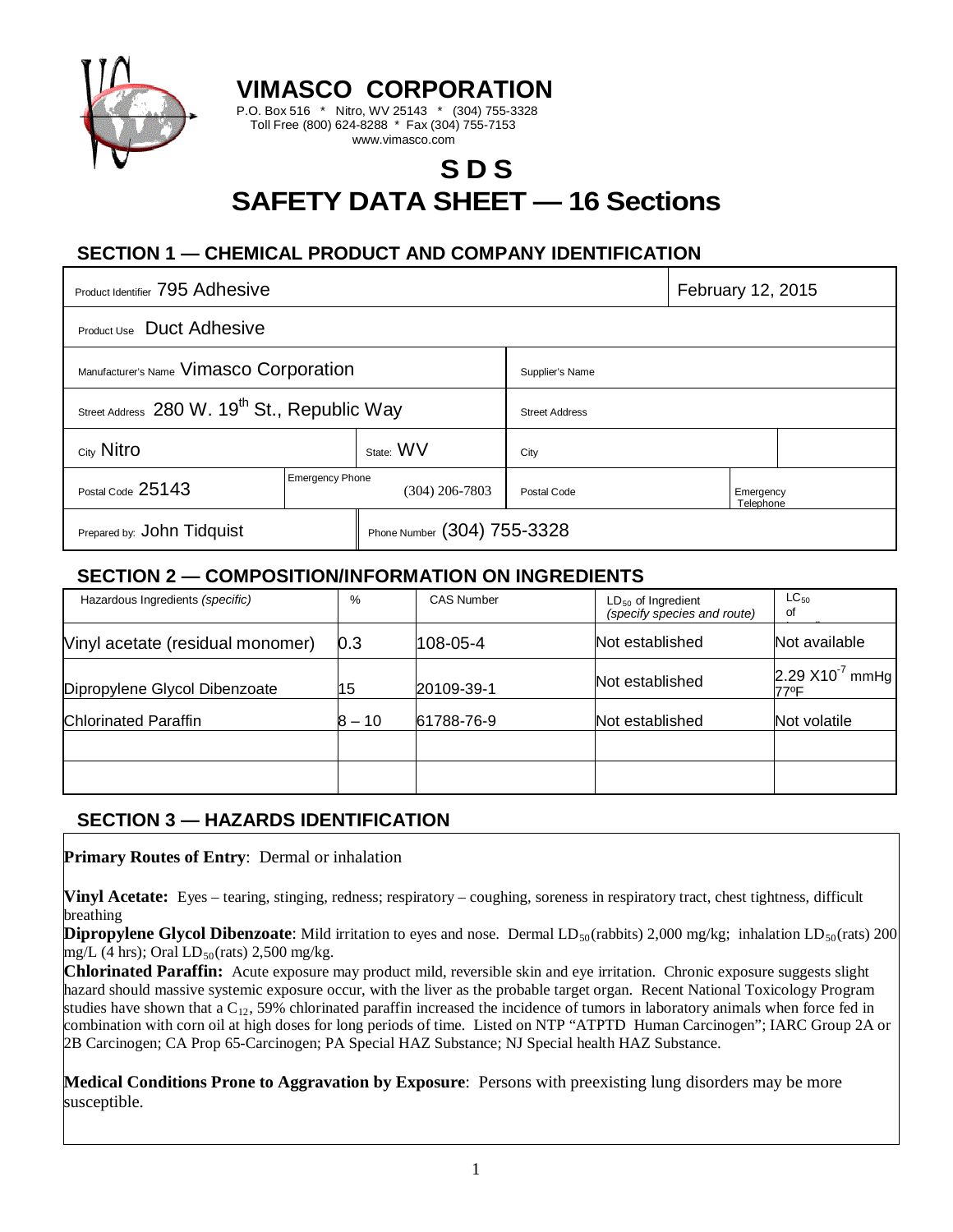## **SECTION 4 — FIRST AID MEASURES**

**Skin**: Wash with soap and water

**Eyes:** Flush with clean water at least 15 minutes, if irritation persists, consult physician.

**Inhalation**: Remove to fresh air. If breathing is difficult, administer oxygen. If irritation persists, consult physician

**Ingestion**: Give two glasses of water, induce vomiting, consult physician or poison control center. Never give anything by mouth to an unconscious person.

## **SECTION 5 — FIRE FIGHTING MEASURES**

| Flammable<br>No.                                                         | If yes, under which conditions?                                                                                             |                                                  |  |  |  |
|--------------------------------------------------------------------------|-----------------------------------------------------------------------------------------------------------------------------|--------------------------------------------------|--|--|--|
| Means of Extinction: Foam, Alcohol Foam, $CO2$ , Dry Chemical, Water Fog |                                                                                                                             |                                                  |  |  |  |
| Flashpoint: No flash to boiling $212^{\circ}F$ (TCC)                     | Upper Flammable Limit (% by volume)                                                                                         | Lower Flammable Limit (% by volume)              |  |  |  |
| Autoignition Temperature (°C)                                            | Explosion Data: None known                                                                                                  | Explosion Data - Sensitivity to Static Discharge |  |  |  |
| Hazardous Combustion Products: None known                                |                                                                                                                             |                                                  |  |  |  |
| recommended, including self-contained breathing apparatus                | Product will not burn until water has boiled or evaporated. For dried film or residual solids, full protective equipment is |                                                  |  |  |  |

#### **SECTION 6 — ACCIDENTAL RELEASE MEASURES**

Spills should be collected for disposal; eliminate all ignition sources. Prevent material from entering drains, sewers and waterways. Spills may be slippery. Before drying product may be washed away with water; after drying, remove with a paint scraper or strong solvent.

#### **SECTION 7 — HANDLING AND STORAGE**

Thoroughly cleanse hands after handling. Launder contaminated clothing before reuse.

Protect from freezing.

Do not use empty containers for potables or edibles.

Store indoors at temperatures of 40°F to 90°F. Do not store at elevated temperatures, as containers could pressurize and rupture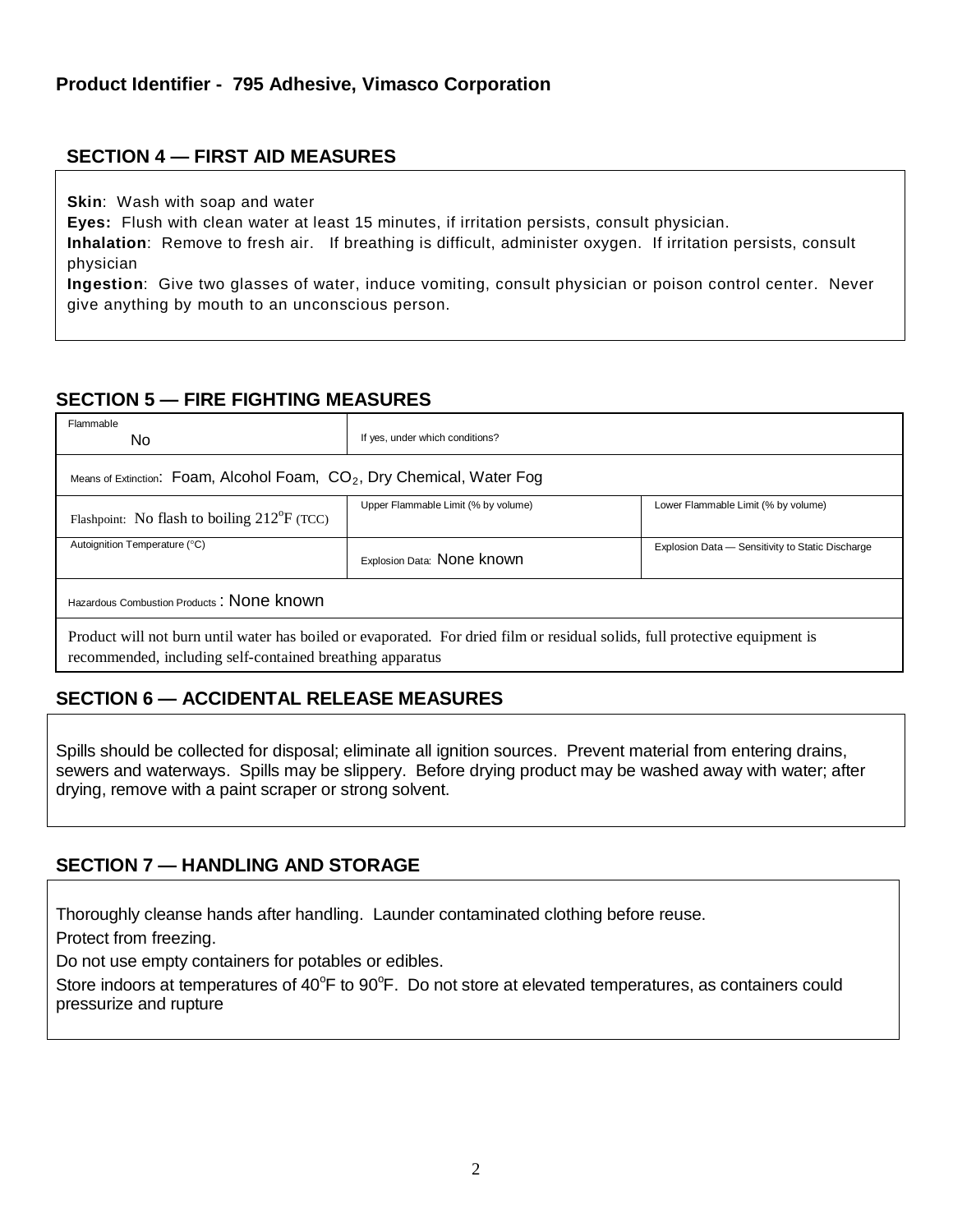## **SECTION 8 — EXPOSURE CONTROL / PERSONAL PROTECTION**

#### Exposure limits: Not available

In restricted ventilation areas, use approved chemical respirator, avoid inhalation of airborne particulates by using an approved respirator. General (mechanical) room ventilation is expected to be satisfactory. Supplementary local exhaust and respiratory protection may be needed in poorly ventilated spaces, or evaporation from large surfaces when spraying.

Personal Protection: Impervious gloves, goggles, face shield or other eyewear to protect from splash. Thoroughly cleanses hands after handling. Launder contaminated clothing before reuse.

#### **SECTION 9 — PHYSICAL AND CHEMICAL PROPERTIES**

| Physical State: Paste consistency   | Odor: Mild latex odor                     | $Wt/Gal: 10$ lbs.                                |
|-------------------------------------|-------------------------------------------|--------------------------------------------------|
| Specific Gravity: 1.25              | Vapor Density (air = 1): Lighter than air | Viscosity: 5,000 CDS                             |
| Evaporation Rate: Slower than ether | Boiling Point: 212 <sup>°</sup> F         | Freezing Point : $32^{\circ}$ F (0 $^{\circ}$ )C |
| <sub>pH</sub> 9.0                   | voc (lbs/gal): 40 gm/L (.33 lb/gal)       | Volatile Volume: $46 - 50\%$                     |

#### **SECTION 10 — STABILITY AND REACTIVITY**

Chemical Stability: Stable

Avoid materials that are incompatible with water.

Thermal decomposition will yield CO,  $CO<sub>2</sub>$ , HCI, H<sub>2</sub>O Decomposition Temperature: 240<sup>o</sup>F

## **SECTION 11 — TOXICOLOGICAL INFORMATION**

Not available

#### **SECTION 12 — ECOLOGICAL INFORMATION**

Not available